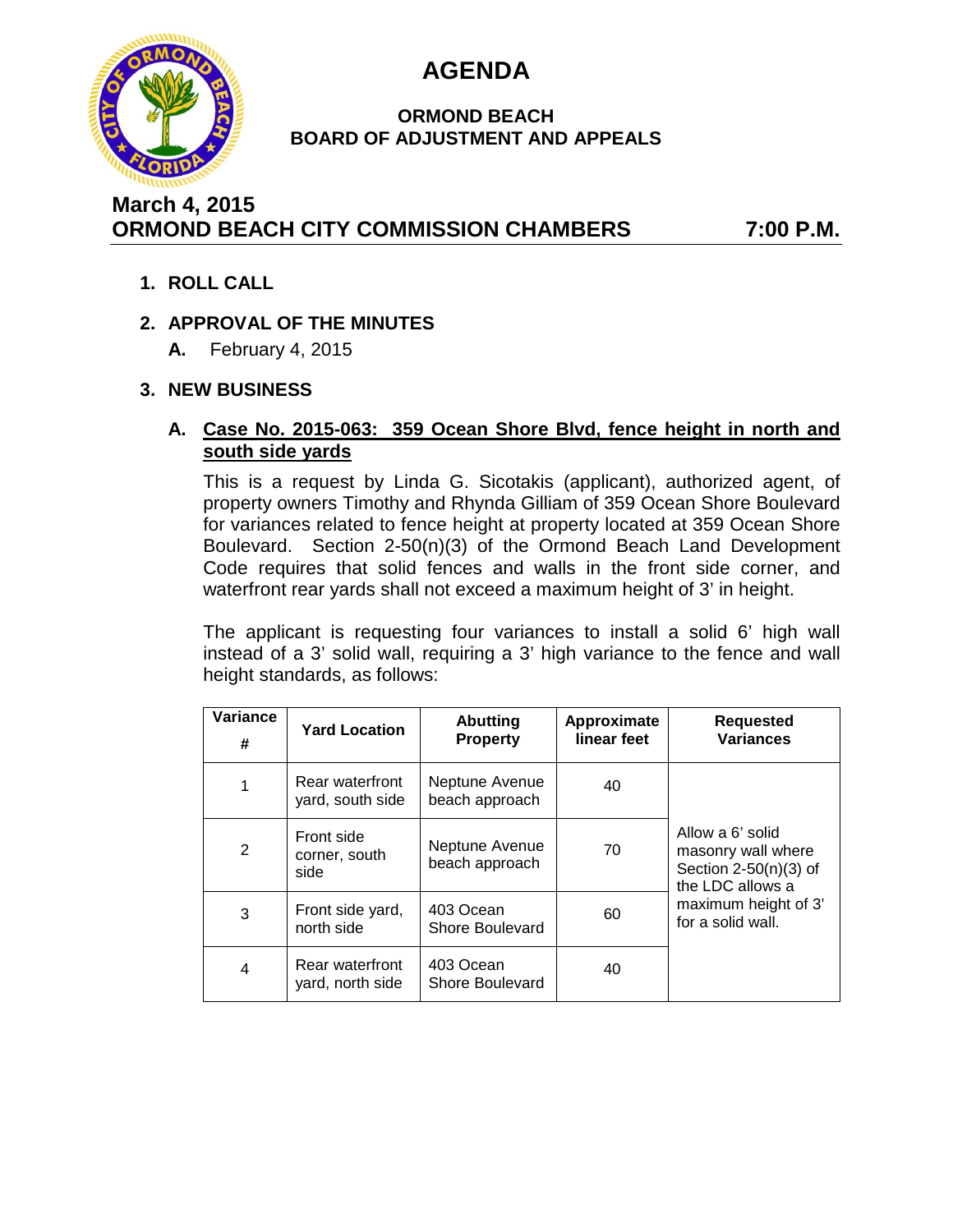#### **B. Case No. 2015-064: 241 South Halifax Drive, rear and side yard variances related to a new pool.**

This is a request by Rick J. and Reghan Taylor, applicant and property owners of 241 South Halifax Drive, for two variances to construct a pool and associated decking at 241 South Halifax Drive. The variances are as follows:

- 1. **Rear Yard Variance:** Section 2-50(X)(1)(c)(1) of the Land Development Code requires that for swimming pools that the edge of water shall not be closer than 7.5' to the rear property line and the edge of deck shall not be closer than 5' from the rear property line. The applicants are seeking to allow a swimming pool with the edge of water and edge of deck setback to be at 2.5' for the rear yard setback, requiring a 5' variance to the edge of water standard and a 2.5' variance to the edge of deck standard.
- 2. **Side Yard Variance:** Section 2-50(X)(1)(d)(1) of the Land Development Code requires that for swimming pools that the edge of water shall not be closer than 7.5' to the rear property line and the edge of deck shall not be closer than 5' from the interior side yard property line. The applicants are seeking to allow a swimming pool with the edge of water and edge of deck setback to be at 2.5' for the interior side yard, requiring a 5' variance to the edge of water standard and a 2.5' variance to the edge of deck standard for the interior side yard.

#### **C. Case No. 2015-061 830 West River Oak Dive, pool screen enclosure rear and interior side yard variances**

This is a request by Christopher Durost, applicant and property owner of 830 West River Oak Drive, requesting two variances to locate a pool screen enclosure over an existing pool and deck along the rear and side interior lot line. The variances are as follows:

- 1. **Rear Yard Variance:** Section 2-50(X)(1)(c)(2) of the Land Development Code requires a 10' setback for a pool screen enclosure to the rear property line. The applicant is requesting a 6' variance to the pool screen enclosure standard with a resulting setback of 4' to the rear property line.
- 2. **Side Yard Variance:** Section 2-50(X)(1)(d)(2) of the Land Development Code requires a 7.5' setback for a pool screen enclosure to the side interior property line. The applicant is requesting a 2.5' variance to the pool screen enclosure standard with a resulting setback of 5' to the side interior property line.